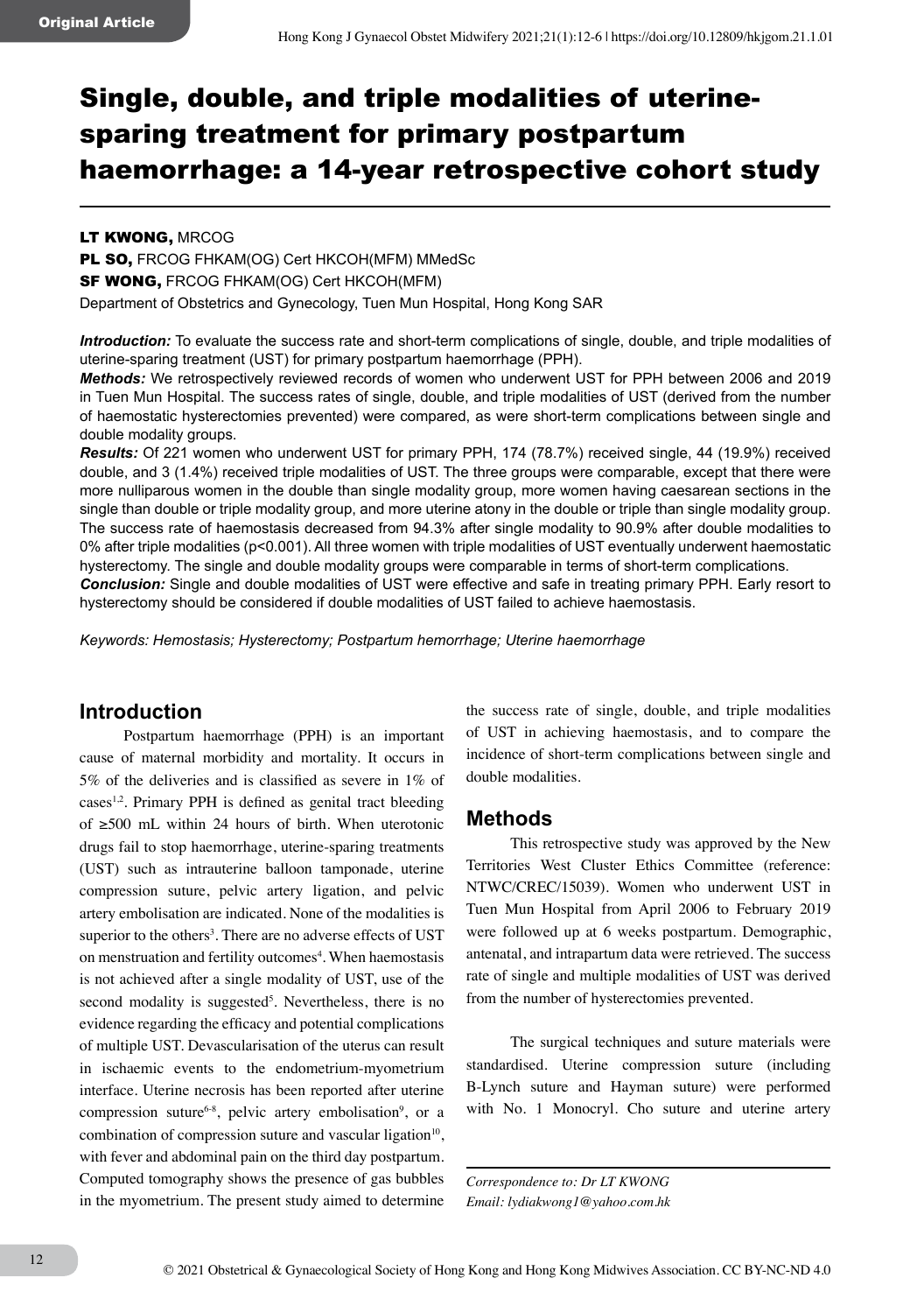ligation (UAL) were performed with No. 1 Vicryl. Uterine artery embolisation was performed by radiologists in operating rooms or radiology suites. Bakri balloons (Bakri Postpartum Balloon, Cook Medical) were the preferred UST in women with uterine atony after vaginal deliveries. Sequence of UST was decided by the treating physician case by case. Failure of a modality was defined clinically by ongoing bleeding after 15 minutes. To minimise the risk of maternal sepsis, one week of empirical antibiotics (750 mg intravenous cefuroxime and 500 mg intravenous metronidazole) was prescribed.

Short-term complications of UST (within 6 weeks postpartum) were recorded, including secondary PPH (abnormal genital tract bleeding between 24 hours and up to 12 weeks postnatally<sup>11</sup>), endometritis, puerperal sepsis (infection plus systemic manifestations developing after birth until 6 weeks postnatally<sup>12</sup>), pyometra, haematometra, uterine necrosis, and vessel complications (thrombosis, dissection, aneurysm, and pseudoaneurysm).

The amount of lochia, presence of abdominal pain, abnormal vaginal discharge or fever were recorded at postnatal 6 weeks. A routine gynaecological examination was performed. Genital swabs and blood tests were taken if infection was suspected. Ultrasonography of the pelvis was performed if there was abnormal vaginal bleeding. Women who lost to follow-up were contacted by phone, and appointments were offered for symptomatic cases.

Statistical analysis was performed using SPSS (Windows version 21; IBM Corp, Armonk [NY], US). Women in the three groups of modalities of UST were compared using the one-way ANOVA, Fisher's exact test, or Chi-squared test. Short-term complications between single and double modalities of UST were compared using the Chi-squared test or Fisher's exact test. A p value of <0.05 was considered statistically significant.

### **Results**

Of 72596 deliveries in our unit in the past 14 years, 221 (0.3%) women underwent UST for primary PPH. Among them, 174 (78.7%) received single, 44 (19.9%) received double, and 3 (1.4%) received triple modalities of UST. Eight (3.6%) women had a history of PPH. The amount of blood loss ranged from 500 mL to 12000 mL (median, 2400 mL). The commonest cause of PPH was uterine atony (42.5%). Regarding the mode of delivery, 198 (89.6%) women had caesarean sections, 20 (9.0%) had normal vaginal deliveries, and 3 (1.4%) had vacuum extractions. Women who underwent UST were comparable

in terms of maternal, antepartum, and intrapartum characteristics, except that there were more nulliparous women in the double than single modality group, more women having caesarean sections in the single than double or triple modality group, and more uterine atony in the double or triple than single modality group (Table 1). The median blood loss increased from 2000 mL after single modality to 4800 mL after triple modalities, whereas the use of recombinant factor VIIa and blood products transfusion increased with the number of modalities performed (Table 1).

Of 174 women with single modality of UST, 162 (93.1%) delivered by caesarean sections, 9 (5.2%) vaginally, and 3 (1.7%) by vacuum extractions. UAL was most commonly performed (n=110, 63.2%), followed by compression suture (n=38, 21.8%) [Table 2]. Single modality of UST successfully achieved haemostasis in 164 (94.3%) women. The remaining 10 (5.8%) women failed to achieve haemostasis and necessitated hysterectomy despite having had UAL (n=5), uterine artery embolisation  $(n=3)$ , or compression suture  $(n=2)$ ; the causes of PPH were uterine atony  $(n=6)$ , morbid adherence of the placenta  $(n=2)$ , placenta praevia  $(n=1)$ , and vaginal haematoma extending into the broad ligament  $(n=1)$ .

Of 44 women with double modality of UST, 34 (77.3%) delivered by caesarean sections and 10 (22.7%) vaginally. A combination of UAL and compression suture was most commonly performed (n=30, 68.2%) [Table 2]. Double modality of UST successfully achieved haemostasis in 40 (90.0%) women. The remaining 4 (9.1%) women failed to achieve haemostasis and necessitated hysterectomy despite having had UAL plus compression suture  $(n=3)$  or compression suture plus uterine artery embolisation  $(n=1)$ ; the causes of PPH were uterine atony  $(n=3)$  and placenta praevia  $(n=1)$ .

In the three women with triple modality of UST for uterine atony, one underwent Bakri ballooning and then laparotomy for UAL and then compression suture, and two underwent Hayman's suture and then UAL and then traditional B-Lynch suture (Table 2). However, all these women failed to achieve haemostasis and necessitated hysterectomy.

The success rate of haemostasis decreased from 94.3% after single modality to 90.9% after double modalities to 0% after triple modalities (p<0.001, Table 2). The single and double modality groups were comparable in terms of short-term complications such as secondary PPH (4.0% vs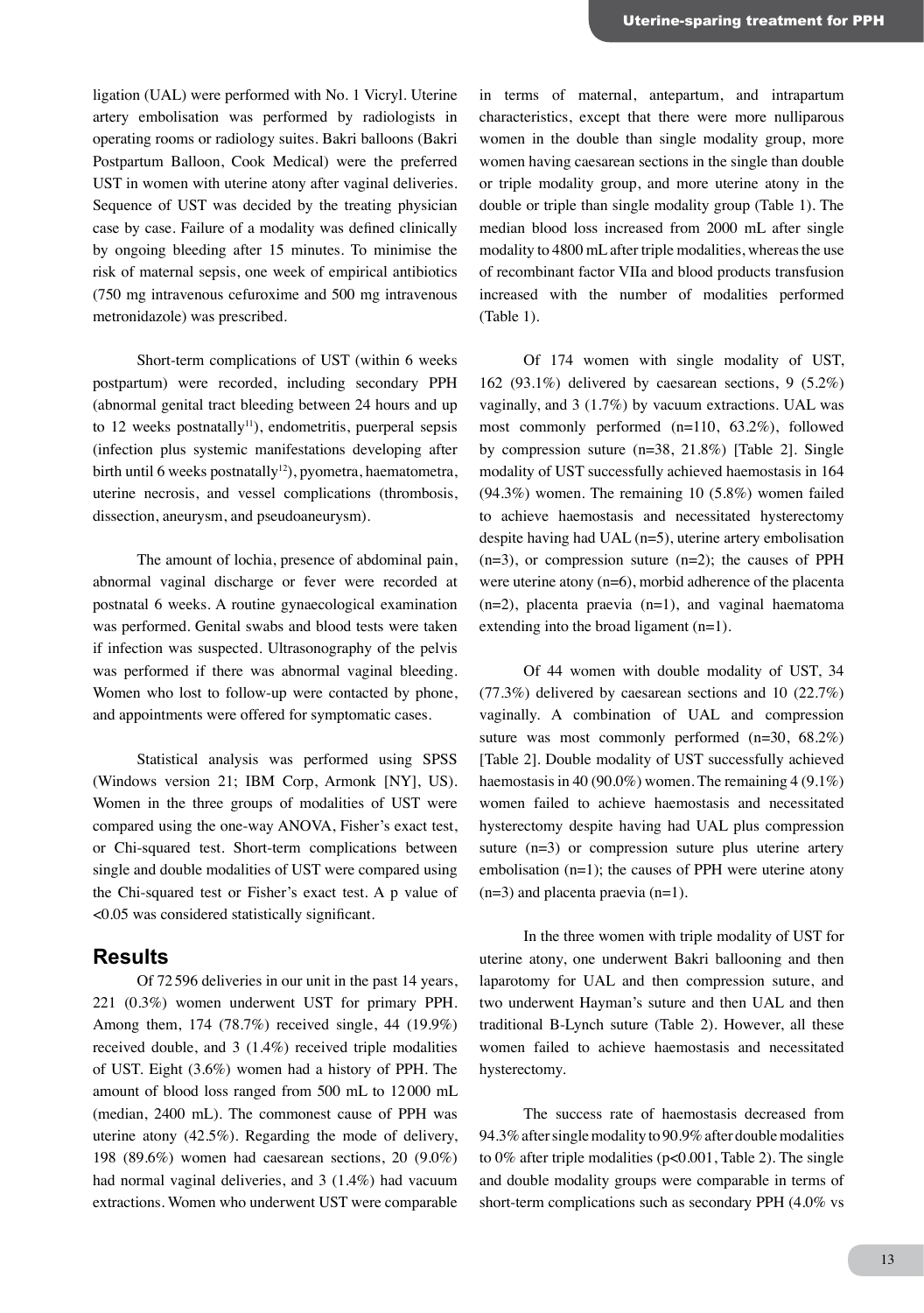| Characteristic                                  | <b>Single modality</b><br>$(n=174)^*$ | <b>Double modalities</b><br>$(n=44)^*$ | <b>Triple modalities</b><br>$(n=3)^*$ | p Value |
|-------------------------------------------------|---------------------------------------|----------------------------------------|---------------------------------------|---------|
| Age, y                                          | 34 (31.0-37.0)                        | 32.5 (28.3-35.0)                       | 31                                    | 0.08    |
| Chinese                                         | 169(97.1)                             | 43 (97.7)                              | 3(100)                                | >0.99   |
| Body mass index, kg/m <sup>2</sup>              | 22.1 (20.6-24.7)                      | 21.8 (20.4-24.8)                       | 27.3                                  | 0.090   |
| Nulliparity                                     | 71 (40.8)                             | 28(63.6)                               | 1(33.3)                               | 0.014   |
| Natural conception                              | 144 (82.8)                            | 34 (77.3)                              | 3(100)                                | 0.666   |
| Multiple pregnancy                              | 23(13.2)                              | 6(13.6)                                | 0(0)                                  | >0.99   |
| Previous caesarean section                      | 48 (27.6)                             | 8(18.2)                                | 2(66.7)                               | 0.124   |
| History of postpartum haemorrhage               | 7(4)                                  | 1(2.3)                                 | 0(0)                                  | >0.99   |
| Polyhydramnios                                  | 3(1.7)                                | 3(6.8)                                 | 0(0)                                  | 0.170   |
| Fibroid $\geq 3$ cm                             | 9(5.2)                                | 3(6.8)                                 | 0(0)                                  | 0.756   |
| History of antepartum haemorrhage               | 56 (32.2)                             | 7(15.9)                                | 0(0)                                  | 0.058   |
| Gestation at delivery, weeks                    | 39(1)                                 | 38.5(3)                                | 38                                    | 0.10    |
| Mode of delivery                                |                                       |                                        |                                       | 0.004   |
| Vaginal/instrumental delivery                   | 12(6.9)                               | 10(22.7)                               | 1(33.3)                               |         |
| Caesarean section                               | 162(93.1)                             | 34 (77.3)                              | 2(66.7)                               |         |
| Intrapartum fever $(\geq 38.5^{\circ}C)$        | 4(2.3)                                | 0(0)                                   | 0(0)                                  | 0.607   |
| Induction of labour                             | 26 (14.9)                             | 13(29.5)                               | 0(0)                                  | 0.066   |
| Use of tranexamic acid                          | 53 (30.5)                             | 21(47.7)                               | 1(33.3)                               | 0.085   |
| Use of recombinant factor VIIa                  | 4(2.3)                                | 7(15.9)                                | 1(33.3)                               | 0.001   |
| Blood products transfused, units                |                                       |                                        |                                       |         |
| No. of red blood cell                           | 2(3)                                  | 8(6)                                   | 8                                     | < 0.001 |
| No. of platelet                                 | 0(18)                                 | 8(5)                                   | 8                                     | < 0.001 |
| No. of fresh frozen plasma                      | 0(4)                                  | 8(7)                                   | 8                                     | < 0.001 |
| Blood loss, mL                                  | 2000 (1300-3000)                      | 3550 (2500-4875)                       | 4800                                  | <0.001  |
| Birthweight, kg                                 | 2.92 (2.49-3.22)                      | $2.85(2.44-3.55)$                      | 3.30                                  | 0.630   |
| Primary cause of postpartum haemorrhage         |                                       |                                        |                                       | 0.008   |
| Uterine atony                                   | 76 (43.7)                             | 30(68.2)                               | 3(100)                                |         |
| Placenta praevia/ morbidly adherent<br>placenta | 92 (52.9)                             | 11(25)                                 | 0(0)                                  |         |
| Genital tract trauma                            | 5(2.9)                                | 1(2.3)                                 | 0(0)                                  |         |
| Coagulopathy                                    | 1(0.5)                                | 2(4.5)                                 | 0(0)                                  |         |

| Table 1. Maternal, antepartum, and intrapartum characteristics of women who underwent single, double, or |  |  |  |
|----------------------------------------------------------------------------------------------------------|--|--|--|
| triple modalities of uterine-sparing treatment                                                           |  |  |  |

 $*$  Data are presented as median (interquartile range) or No. (%) of women

9.1%), endometritis (1.7% vs 6.0%), haematometra (0% vs 2.3%), and vessel complications namely iliac artery dissection (0% vs 2.3%) [Table 3]. No patients developed pyometra, uterine necrosis, or ureteric injury.

### **Discussion**

Uterine atony is the commonest cause of PPH13. In the present study, most women who underwent two modalities of UST were nulliparous, as obstetricians tried

to preserve the uterus in these women. The success rate of haemostasis by single and double modalities of UST was 94.3% and 90.0%, respectively, which are higher than the 84% to 91.7% after single modality of UST reported in a systematic review<sup>3</sup>. The combined use of B-Lynch suture and stepwise pelvic artery devascularisation prevented  $80\%$  of haemostatic hysterectomy<sup>14</sup>. However, the success rate dropped to 0% after triple modalities. UAL was the first UST performed in our centre and has been preferred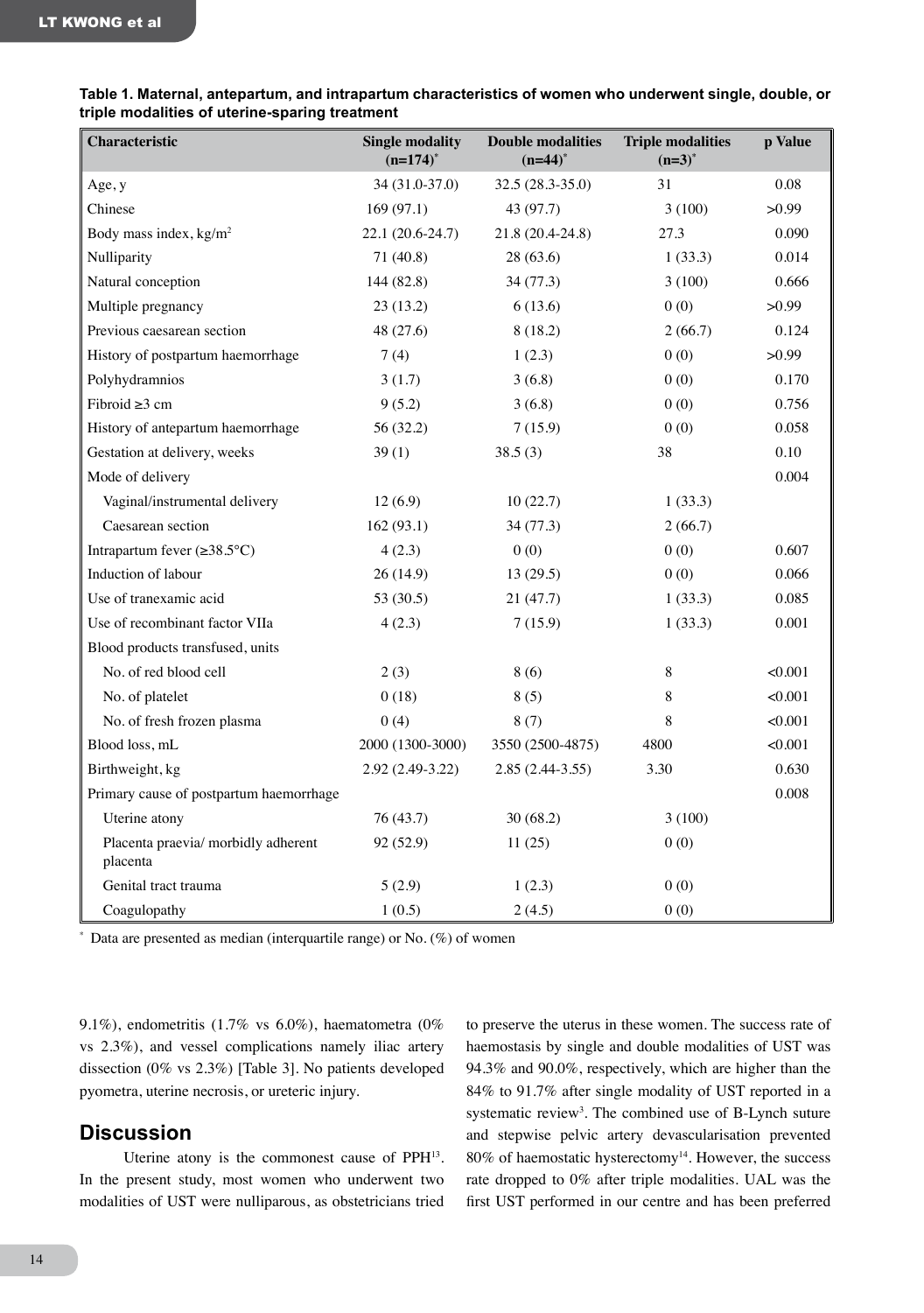| <b>Modality</b>                                                | No. $(\%)$ of women | No. $(\%)$ of women<br>avoided hysterectomy |
|----------------------------------------------------------------|---------------------|---------------------------------------------|
| Single modality                                                | 174(78.7)           | 164 (94.3)                                  |
| Uterine artery ligation                                        | 110(63.2)           | 105                                         |
| Compression suture                                             | 38 (21.8)           | 36                                          |
| <b>B-Lynch suture</b>                                          | 14(8.0)             |                                             |
| Hayman's suture                                                | 24(13.8)            |                                             |
| Balloon tamponade                                              | 12(6.9)             | 12                                          |
| Uterine artery embolisation                                    | 14(8.0)             | 11                                          |
| Double modalities                                              | 44 (19.9)           | 40 (90.9)                                   |
| Uterine artery ligation + compression suture                   | 30(68.2)            | 27                                          |
| Uterine artery ligation $+$ Cho's suture                       | 2(4.5)              |                                             |
| Uterine artery ligation + B-Lynch suture                       | 10(22.7)            |                                             |
| Uterine artery ligation + Hayman's suture                      | 18 (40.9)           |                                             |
| Balloon tamponade + uterine artery embolisation                | 10(22.7)            | 10                                          |
| Uterine artery ligation + uterine artery embolisation          | 2(4.5)              | 2                                           |
| B-Lynch suture + uterine artery embolisation                   | 1(2.3)              | $\mathbf{0}$                                |
| Hayman's + B-Lynch suture                                      | 1(2.3)              | $\mathbf{1}$                                |
| Triple modalities                                              | 3(1.4)              | 0(0)                                        |
| Uterine artery ligation $+$ Hayman's suture $+$ B-lynch suture | 2(66.7)             | $\mathbf{0}$                                |
| Balloon tamponade + uterine artery ligation + Hayman's suture  | 1(33.3)             | $\mathbf{0}$                                |

#### **Table 2. Types of uterine-sparing treatment in the single, double, and triple modality groups**

**Table 3. Short-term complications in single and double modality groups**

| Complication                        | Single modality $(n=174)^*$ | Double modalities $(n=44)^*$ | p Value |
|-------------------------------------|-----------------------------|------------------------------|---------|
| Secondary postpartum<br>haemorrhage | 7(4.0)                      | 4(9.1)                       | 0.236   |
| Endometritis                        | 3(1.7)                      | 3(6.8)                       | 0.098   |
| Puerperal sepsis                    | 13(7.5)                     | 2(4.5)                       | 0.741   |
| Pyometra                            | 0(0)                        | 0(0)                         | >0.99   |
| Haematometra                        | 0(0)                        | 1(2.3)                       | 0.202   |
| Uterine necrosis                    | 0(0)                        | 0(0)                         | >0.99   |
| Vessel complications                | 0(0)                        | 1(2.3)                       | 0.202   |

 $*$  Data are presented as No.  $(\%)$  of cases

by our obstetricians since 2007. Two women with triple modalities underwent B-Lynch suture after Hayman's suture failed, with the old suture completely removed.

There is no consensus on the sequence of modalities of UST to achieve haemostasis. The use of double modalities is supported because the success rate is comparable to that with single modality, with no increase in complication rates. One study reported that 14 (93.3%) of 15 women had uneventful recovery after double modalities of UST, and the remaining woman had pyometra<sup>14</sup>. In addition, safety, fertility, and obstetric outcomes are reassuring following the combined use of embolisation and B-Lynch suture<sup>15</sup>. However, the use of triple modalities is a factor of poor prognosis; other factors include a delay in deciding on UST, a lack of decisional clinical algorithm, hypovolaemic shock, and the irregular supply of blood products<sup>16</sup>. We recommend that haemostatic hysterectomy should be